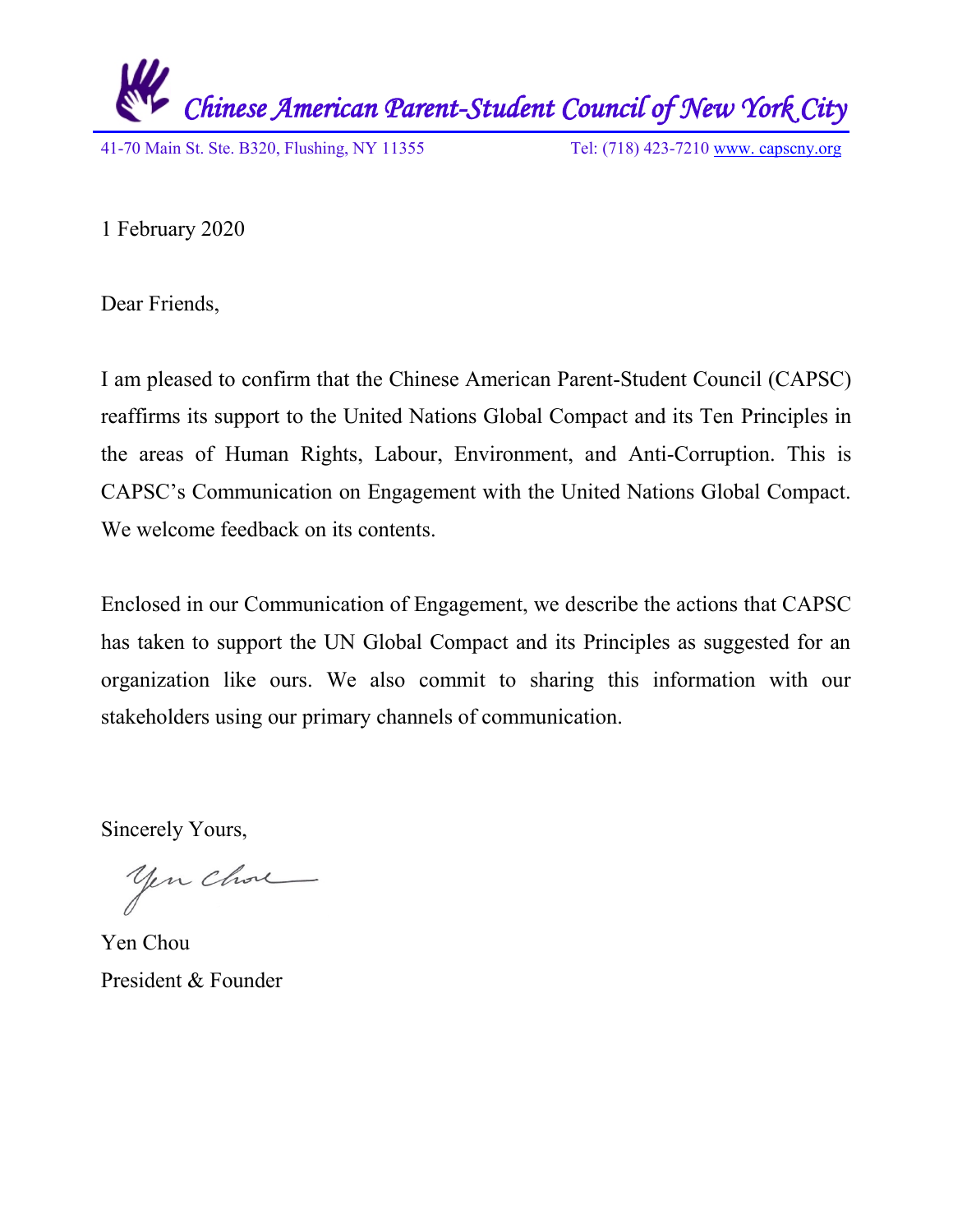

## PART II: DESCRIPTION OF ACTIONS/EVENTS UNDERTAKEN BY THE ORGANIZATION

- On 5 October 2018, the Chinese American Parent-Student Council (CAPSC) cosponsored the First Congress of Conference on the Popularization and Promotion of Creation and Invention. CAPSC reminded event attendees, comprising of industry leaders, entrepreneurs, and nonprofit leaders, of the need for innovation in order to attain the 2030 Agenda for Sustainable Development and the 17 ambitious Sustainable Development Goals to advance social progress. CAPSC stressed the importance of enhanced innovation literacy for our youth, starting at an early age and encouraging them to not only be creative, but also to convey a deep commitment to making our world a better place.
- CAPSC and other nonprofits jointly organized a celebratory event on 17 November 2018 at the Delegate Dining Room at the United Nations to commemorate the 40<sup>th</sup> anniversary of the establishment of Sino-U.S. diplomatic relations and to promote bilateral friendship to achieve the United Nations Sustainable Development Goals. Speakers discussed the need to strengthen exchanges and cooperation between private enterprises and NGOs for three key objectives: to promote friendship and harmony among governments, to work together for the achievement of the Sustainable Development Goals, and to vigorously promote the building of a community with a shared future for mankind. The ultimate objective is to tackle challenges that both countries and their people face, including poverty, inequality, climate change, environmental degradation, prosperity, and peace and justice.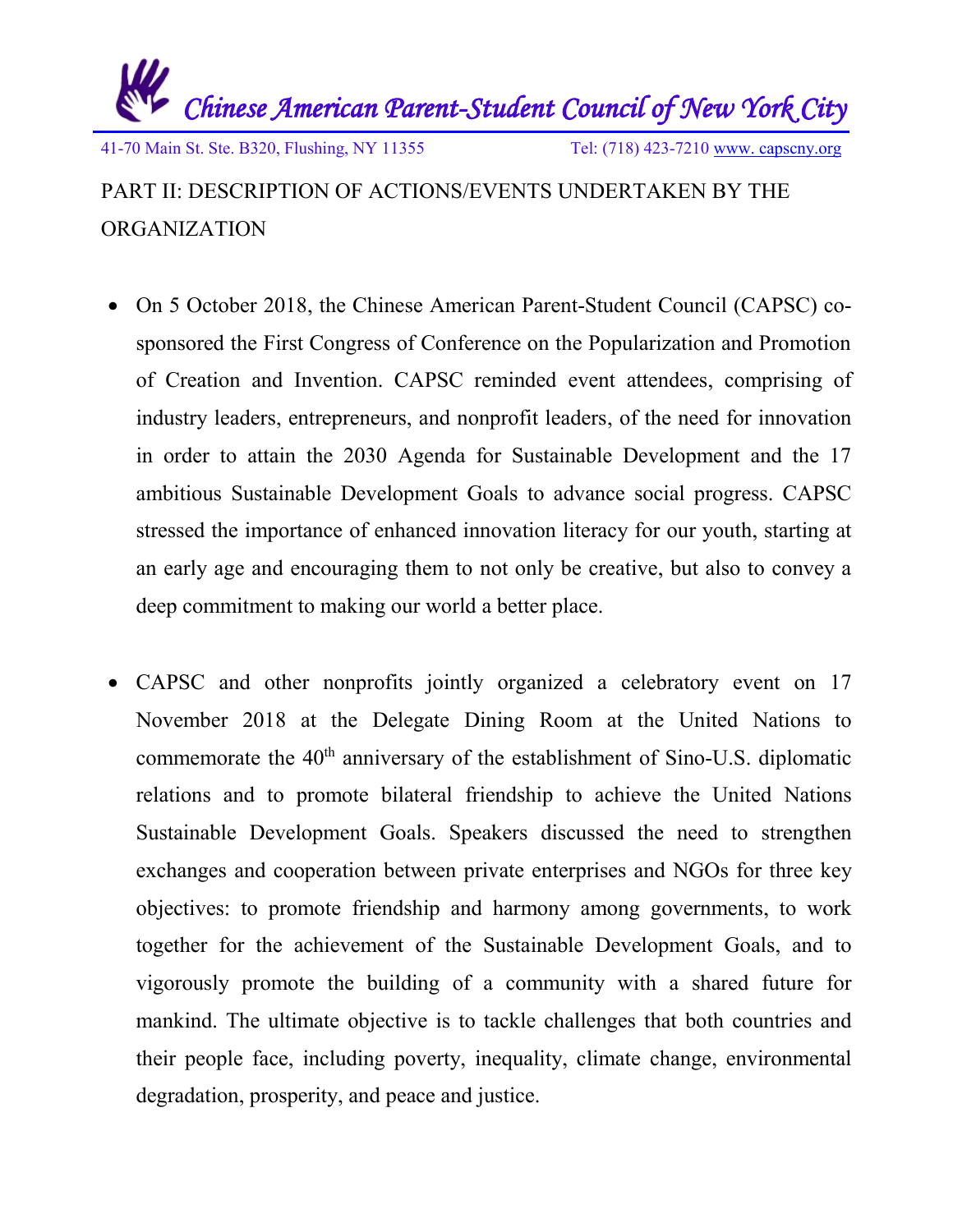

41-70 Main St. Ste. B320, Flushing, NY 11355 Tel: (718) 423-7210 [www. capscny.org](file:///C:/Users/Roger/Downloads/SS-SCSD/FOYC/Downloads/www.%20capscny.org)

- During the  $17<sup>th</sup>$  Annual Forum of "Going Global Strategy for Chinese Enterprises," sponsored by the Western Returned Scholars Association (China Overseas Educated Scholars Association) and the China Overseas-educated Scholars Development Foundation, and initiated by the Western Returned Scholars Association Entrepreneur Alliance (WRSAEA) held in Beijing on 1 December 2018 and 2 December 2018, CAPSC launched an innovative initiative: The Annual Global Public Welfare Video Exhibition Contest Project and encouraged entrepreneurs and industry business leaders to take part in SDG PPPP (public + private + philanthropic partnership) initiatives to assist in the acceleration in the implementation and achievement of the 2030 Agenda for Sustainable Development.
- On 6 December 2018, CAPSC, along with civil societies and business partners, co-organized its third fundraising event in Beijing, China, raising \$100,000 USD to support gender equality and the empowerment of women and girls and the work of UN Women China. Since the partnership was established in 2016, we have raised a total of \$400,000 USD. During the event, we reiterated to businesses and entrepreneurs to take concrete actions to promote gender quality and women's empowerment in the workplace, encouraging them to support the work of UN Women and adopting the UN Global Compact's Women's Empowerment Principles (WEPs).
- CASPC participated in the China Foundation of Culture and Arts for Children's "Love in the World" Charity Event which was held from 12 June 2019 to 16 June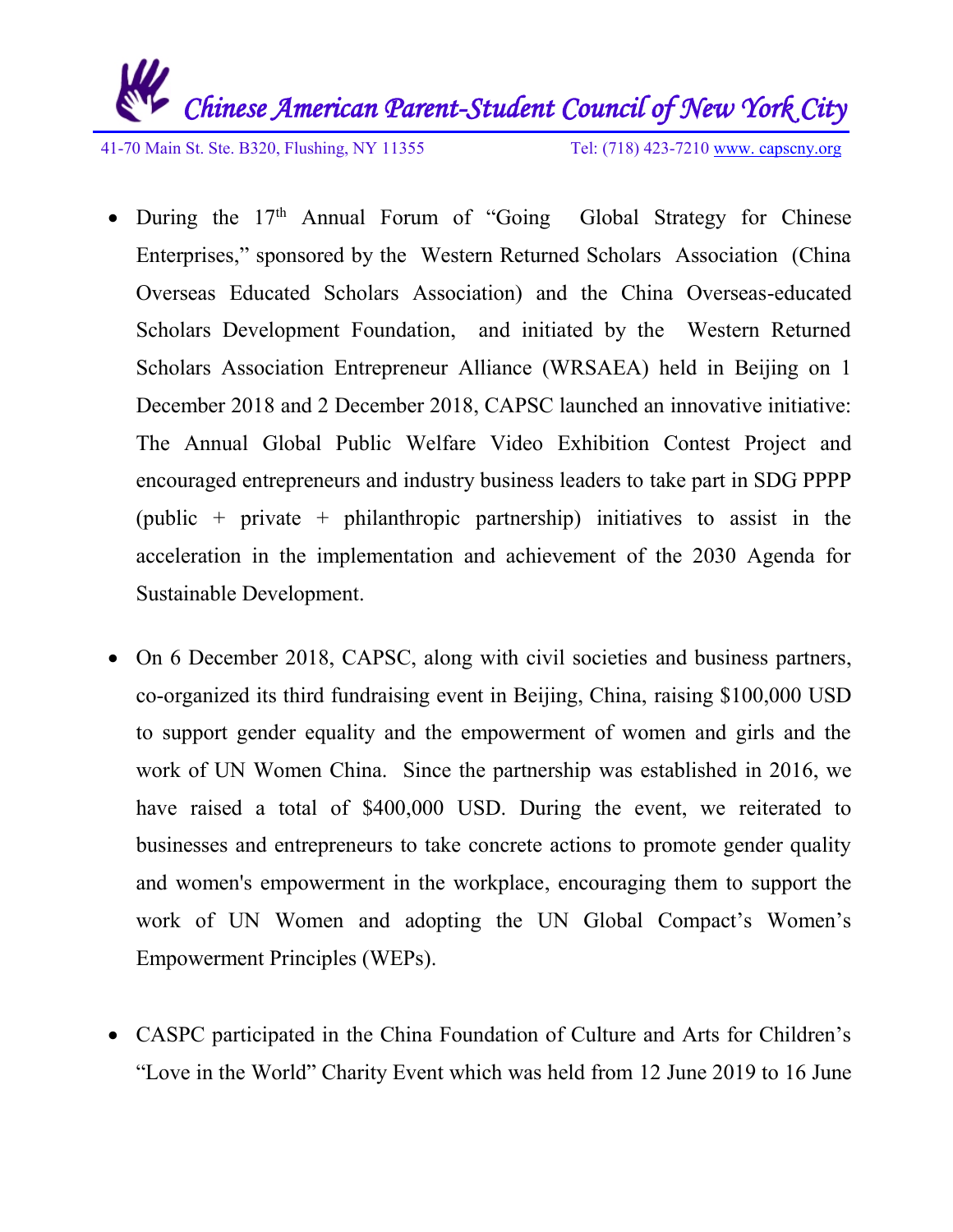

41-70 Main St. Ste. B320, Flushing, NY 11355 Tel: (718) 423-7210 [www. capscny.org](file:///C:/Users/Roger/Downloads/SS-SCSD/FOYC/Downloads/www.%20capscny.org)

2020 in China. CAPSC assisted China Foundation of Culture and Arts for Children in speaking about the United Nations 2030 Agenda for Sustainable Development and the 17 Sustainable Development Goals (SDGs). CAPSC stressed the ongoing challenges currently faced by denizens of our planet and how the 2030 Agenda for Sustainable Development will help address a number of critical issues, including poverty, health, education, energy, climate change, environmental protection, economics, production, ecology, equality, justice, and peace. Throughout the 5-day event, CAPSC mentored entrepreneurs and businesses in implementing activities that will advance social and environmental issues, while creating social influence and achieve the 17 Global Goals.

- On 6 September 2019, CAPSC assisted in the organization of the Golden Night Concert to celebrate the Mid-Autumn Festival and 40 years of U.S.-China Relations. With a theme of spirit and gratitude, the concert leveraged the power of culture and the arts to not only celebrate the integral and bilateral friendship between the United States and China, but also to manifest the fruitful contributions achieved as a result. During the event, it was stressed that the further strengthening of cooperation, people to people and cultural exchanges, while enhancing mutual understanding will be imperative and conducive to address many common developmental and social issues the global community faces.
- On 22 November 2019, CAPSC attended the opening of the Fu Tai Culture and Commerce Association in Baltimore, Maryland. CAPSC discussed with the many entrepreneurs in attendance of the need to implement environmental, social and